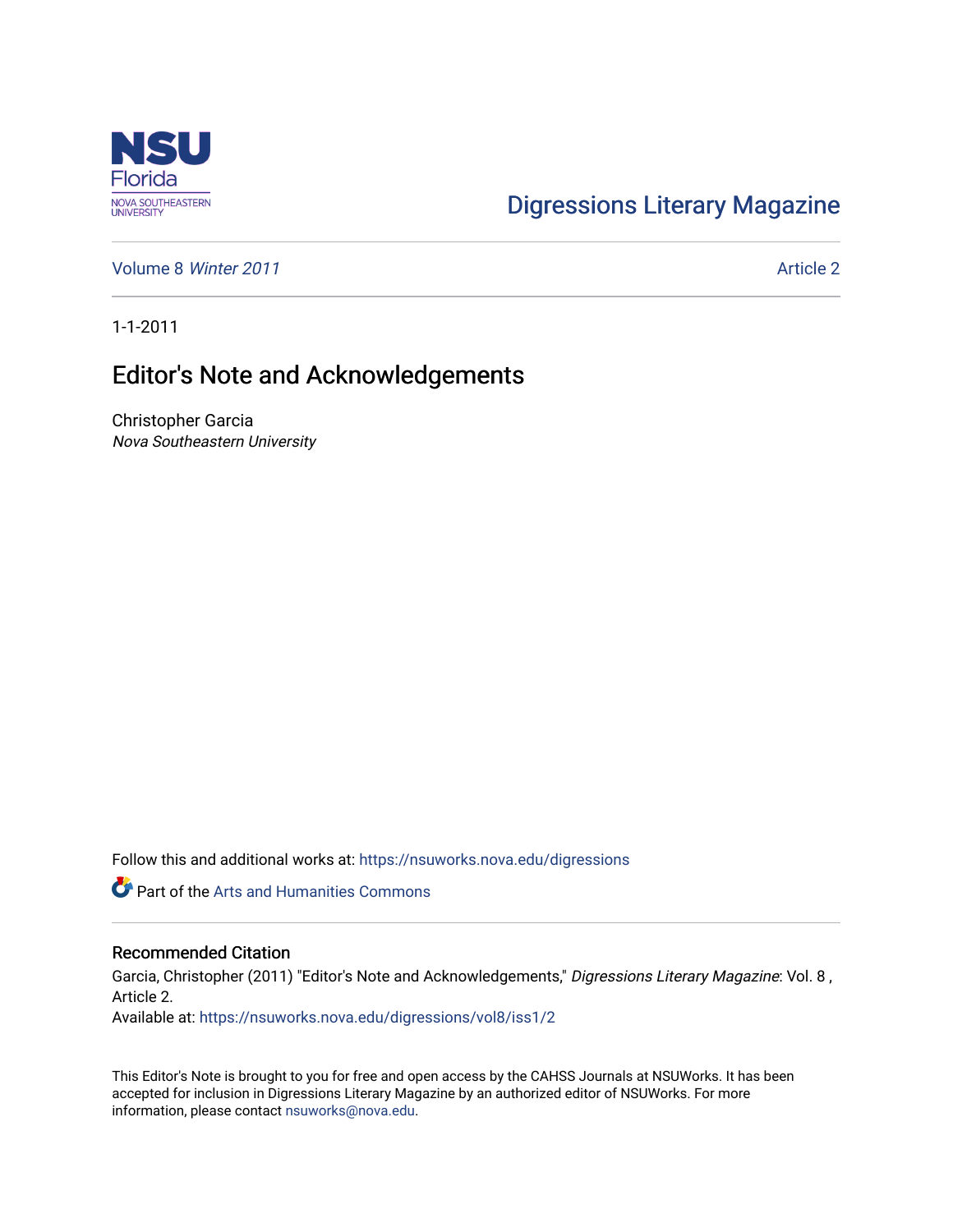# **DIGRESSIONS**

Nova Southeastern University Farquhar College of Arts and Sciences Division of Humanities Volume VIII, 2011

**Staff** Managing Editor Sue Tenpow Layout **Brittany Lape** 

Editor-in-Chief Christopher Garcia Lacrima Nemulescu Editors Dan Abella Gabrielo Banks Joe Cirino Tyler Conti Juan Gallo Darlene Frenette-Grubb Genevieve Macaisa Juan Miranda Opal Owens Sabrina Talamo

Cover Art by: Lauren Arigemma Faculty Adviser: Dr. Suzanne Ferriss

With additional assistance from: Dr. Megan Fitzgerald Dr. Christine Jackson Sherdean Rhule-Rheaume Dr. Barbara Ryan Dr. Tennille Shuster

Visit the *Digressions* website at: http://www.fcas.nova.edu/arts/student\_publications/ digressions/index.cfm